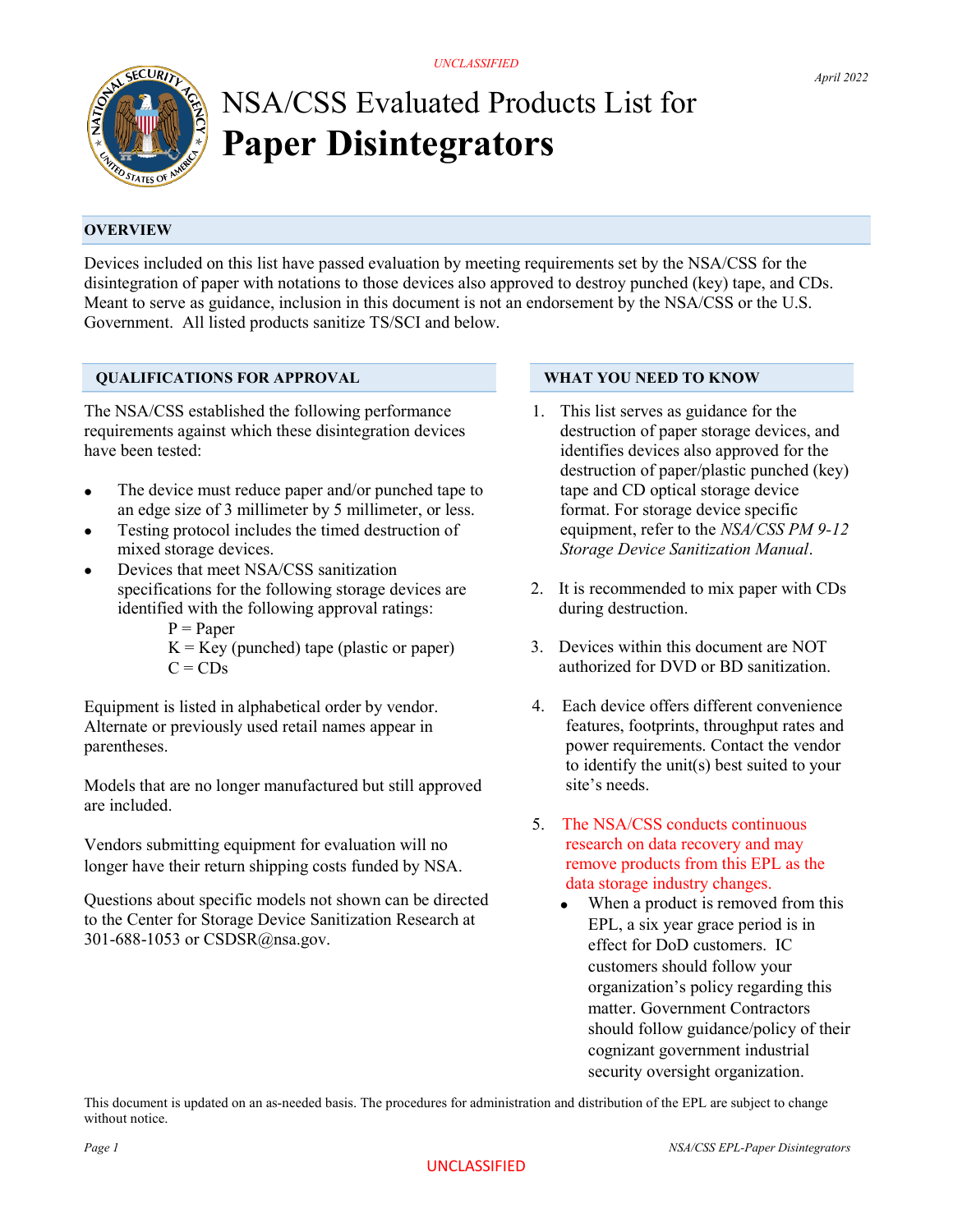| <b>UNCLASSIFIED</b>                                                     |                             |                                             |                              |  |
|-------------------------------------------------------------------------|-----------------------------|---------------------------------------------|------------------------------|--|
| $P = Paper$                                                             | $K = Key tape$              | $C = CDs$                                   | April 2022                   |  |
| <b>PAPER DISINTEGRATORS</b>                                             |                             |                                             |                              |  |
| <b>VENDOR</b>                                                           | <b>MODEL</b>                | <b>AUTHORIZED</b><br><b>STORAGE DEVICES</b> | <b>SCREEN</b><br><b>SIZE</b> |  |
| <b>Applied Magnetics Laboratory</b>                                     | <b>InfoStroyer 201</b>      | P, K, C                                     | N/A                          |  |
| <b>Applied Magnetics Laboratory</b>                                     | <b>InfoStroyer 301</b>      | P, K, C                                     | N/A                          |  |
| Capital Shredder Corporation                                            | <b>MX-5 (High Security)</b> | P, K, C                                     | 4 mm                         |  |
| Capital Shredder Corporation                                            | <b>MX-400</b>               | P, K, C                                     | $3 \text{ mm}$               |  |
| Capital Shredder Corporation                                            | <b>MX-500</b>               | P, K, C                                     | $3 \text{ mm}$               |  |
| Herbold Meckesheim USA, ProSource<br>Packaging, Inc., Sys-Tech Electric | Herbold 35/42C              | P, K, C                                     | 3/32"                        |  |
| Herbold Meckesheim USA                                                  | Herbold SMS 45/60           | P, K, C                                     | 3/32"                        |  |
| Herbold Meckesheim USA                                                  | Herbold SMS 60/100          | P, K, C                                     | 3/32"                        |  |
| Jay Bee Manufacturing, Inc.                                             | 2MBW                        | P, K, C                                     | 3/16"                        |  |
| Jay Bee Manufacturing, Inc.                                             | $3MB-M$                     | P, K, C,                                    | 3/16"                        |  |
| Jay Bee Manufacturing, Inc.                                             | 51W                         | P, K, C                                     | 3/16"                        |  |
| Kusters USA, Inc.                                                       | $ID-100$                    | P, K, C                                     | 4 mm                         |  |
| Kusters USA, Inc.                                                       | $ID-200$                    | P, K, C                                     | 4 mm                         |  |
| Kusters USA, Inc.                                                       | <b>ID-300</b>               | P, K, C                                     | 4 mm                         |  |
| Kusters USA, Inc.                                                       | <b>ID-500</b>               | P, K, C                                     | $4 \text{ mm}$               |  |
| Kusters USA, Inc.                                                       | $ID-750$                    | P, K, C                                     | 4 mm                         |  |
| Kusters USA, Inc.                                                       | <b>ID-1000</b>              | P, K, C                                     | 4 mm                         |  |
| Marquis Business Systems, LLC                                           | Kobra Cyclone-HS6           | P, K, C                                     | 4 mm                         |  |
| Martin Yale Industries                                                  | <b>Intimus 260/410</b>      | P, K, C                                     | $3.5 \text{ mm}$             |  |
| Security Engineered Machinery, Inc.                                     | Model 2                     | P, K, C                                     | 3/32"                        |  |
| Security Engineered Machinery, Inc.                                     | Model 3                     | P, K, C                                     | 3/32"                        |  |
| Security Engineered Machinery, Inc.                                     | Model 15                    | P, K, C                                     | 3/32"                        |  |
| Security Engineered Machinery, Inc.                                     | <b>Model 15/5</b>           | P, K, C                                     | 3/32"                        |  |
| Security Engineered Machinery, Inc.                                     | Model 22                    | P, K, C                                     | 3/32"                        |  |
| Security Engineered Machinery, Inc.                                     | <b>Model 22/5</b>           | P, K, C                                     | 3/32"                        |  |

3/32"

Security Engineered Machinery, Inc. Model 22 HDS P, K, C 3/32" Security Engineered Machinery, Inc. Model 23 P, K, C  $\frac{1/8''}{2/22''}$ 

Security Engineered Machinery, Inc. Model 23/5 P, K, C 3/32" Security Engineered Machinery, Inc. Model 200 P, C 3/32" Security Engineered Machinery, Inc. Model 200 P, K, C 5/56" Security Engineered Machinery, Inc. Model 1012 P, K, C 3/32" Security Engineered Machinery, Inc. Model 1012/5 P, K, C 3/32" Security Engineered Machinery, Inc. Model 1424 P, K, C 3/32" Security Engineered Machinery, Inc. Model 1424/5 P, K, C 3/32"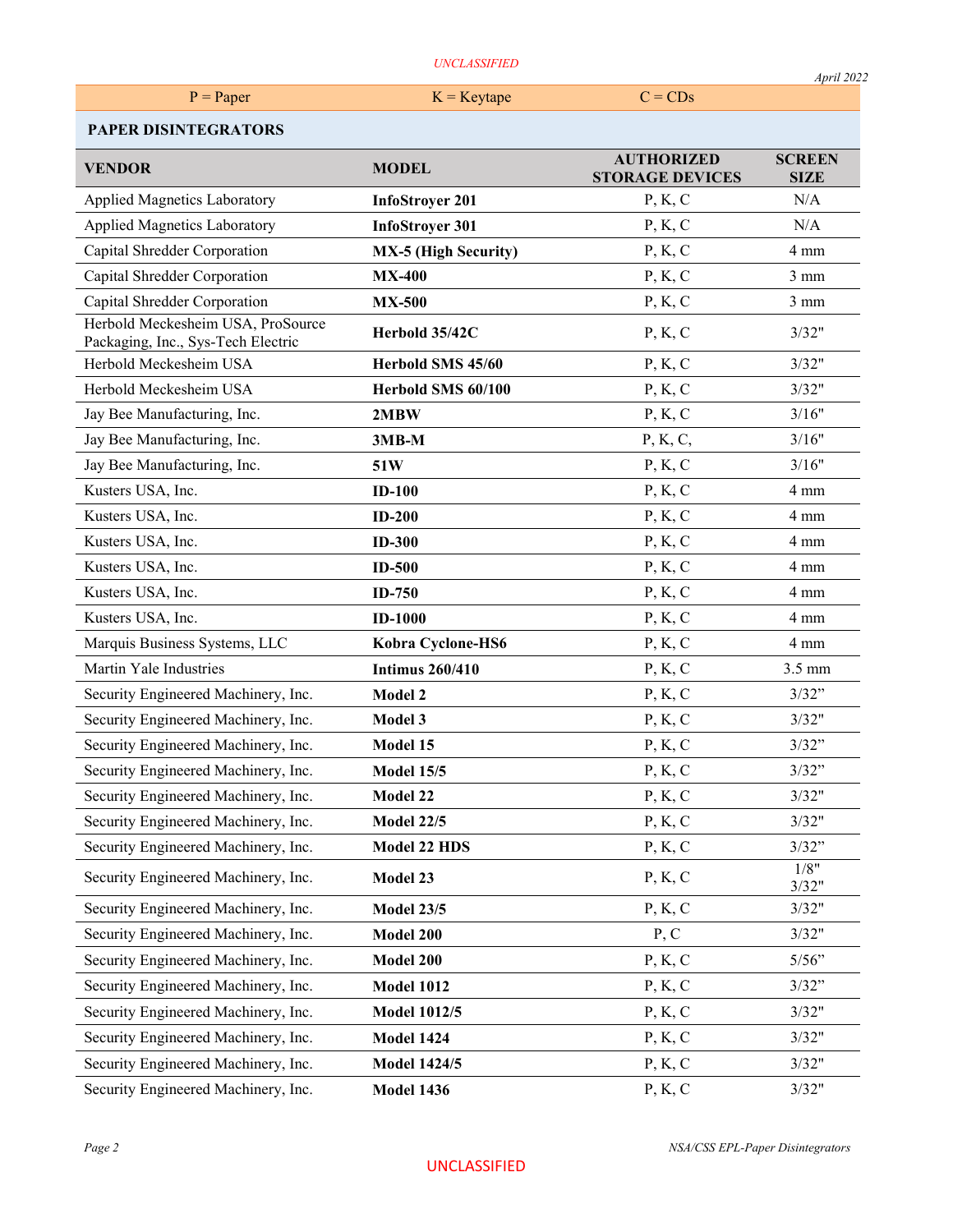### UNCLASSIFIED

|                                           | UNCLASSIFIED               |                                             | April 2022                   |
|-------------------------------------------|----------------------------|---------------------------------------------|------------------------------|
| $P = Paper$                               | $K = Key tape$             | $C = CDs$                                   |                              |
| PAPER DISINTEGRATORS,<br><b>CONTINUED</b> |                            |                                             |                              |
| <b>VENDOR</b>                             | <b>MODEL</b>               | <b>AUTHORIZED</b><br><b>STORAGE DEVICES</b> | <b>SCREEN</b><br><b>SIZE</b> |
| Security Engineered Machinery, Inc.       | <b>Model 1436/5</b>        | P, K, C                                     | 3/32"                        |
| Security Engineered Machinery, Inc.       | <b>Model 3000</b>          | P, K, C                                     | 3/32"                        |
| Security Engineered Machinery, Inc.       | <b>Model DS-22</b>         | P, K, C                                     | 3/32"                        |
| Security Engineered Machinery, Inc.       | Model DS-22/5              | P, K, C                                     | 3/32"                        |
| Security Engineered Machinery, Inc.       | Model DS-24/5              | P, K, C                                     | 3/32"                        |
| Security Engineered Machinery, Inc.       | Model DS-36/5              | P, K, C                                     | 3/32"                        |
| Security Engineered Machinery, Inc.       | Model DS-200               | P, C                                        | 3/32"                        |
| Security Engineered Machinery, Inc.       | Model DS-200               | P, K, C                                     | 5/64"                        |
| Security Engineered Machinery, Inc.       | Model DS-400               | P, C                                        | 3/32"                        |
| Security Engineered Machinery, Inc.       | <b>Model DS-400</b>        | P, K, C                                     | 5/64"                        |
| UltraShred                                | G3 HM-48 High Security     | $\mathbf{P}$                                | N/A                          |
| Whitaker Brothers Business Machines, Inc. | 120/5                      | P, K, C                                     | 3/32"                        |
| Whitaker Brothers Business Machines, Inc. | 125                        | P, K, C                                     | 3/32"                        |
| Whitaker Brothers Business Machines, Inc. | Datastroyer 110            | P, K, C                                     | 3/32"                        |
| Whitaker Brothers Business Machines, Inc. | Datastroyer 120            | P, K, C                                     | 3/32"                        |
| Whitaker Brothers Business Machines, Inc. | Datastroyer 145            | P, K, C                                     | 3/32"                        |
| Whitaker Brothers Business Machines, Inc. | Datastroyer 210            | P, K, C                                     | 3/32"                        |
| Whitaker Brothers Business Machines, Inc. | Datastroyer 225            | P, K, C                                     | 3/32"                        |
| Whitaker Brothers Business Machines, Inc. | Datastroyer 240            | P, K, C                                     | 3/32"                        |
| Whitaker Brothers Business Machines, Inc. | Datastroyer 310            | P, K, C                                     | 3/32"                        |
| Whitaker Brothers Business Machines, Inc. | Datastroyer 320            | P, K, C                                     | 3/32"                        |
| Whitaker Brothers Business Machines, Inc. | Datastroyer 360B (MC)      | P, K, C                                     | 1/8"                         |
| Whitaker Brothers Business Machines, Inc. | Datastroyer 440            | P, K, C                                     | 3/32"                        |
| Whitaker Brothers Business Machines, Inc. | Datastroyer 800            | P, K, C                                     | 1/8"                         |
| Whitaker Brothers Business Machines, Inc. | Datastroyer 1000           | P, K, C                                     | 1/8"                         |
| Whitaker Brothers Business Machines, Inc. | <b>Datastroyer DCS 100</b> | P, K, C                                     | 3/32"                        |
| Whitaker Brothers Business Machines, Inc. | Datastroyer DCS 300        | P, K, C                                     | 3/32"                        |
| Whitaker Brothers Business Machines, Inc. | Datastroyer DCS 300x       | P, K, C                                     | $3/32$ "<br>5/64"            |
| Whitaker Brothers Business Machines, Inc. | Datastroyer DCS 500x       | P, K, C                                     | $3/32$ "<br>5/64"            |
| Whitaker Brothers Business Machines, Inc. | Datastroyer DCS 600F       | P, K, C                                     | 3/32",<br>5/64"              |
| Whitaker Brothers Business Machines, Inc. | <b>NDS 120</b>             | P, K, C                                     | 3/32"                        |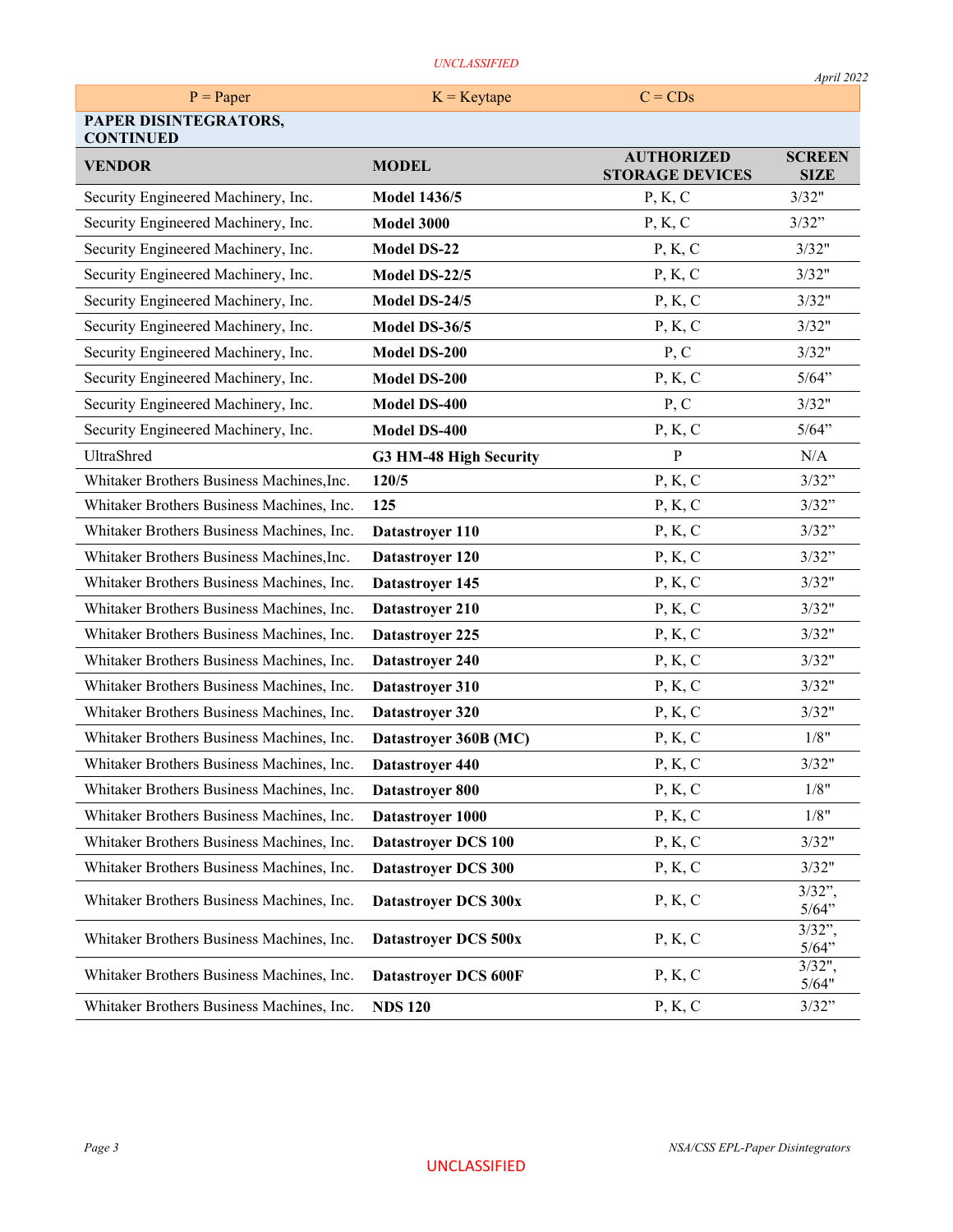NO LONGER MANUFACTURED

| <b>VENDOR</b>                             | <b>MODEL</b>                             |
|-------------------------------------------|------------------------------------------|
| Capital Shredder Corporation              | $MX-1$                                   |
| Capital Shredder Corporation              | <b>MX-200</b>                            |
| Dahle North America, Inc.                 | XC-100                                   |
| Fail Safe                                 | FS-12 (not approved for punched tape)    |
| Jay Bee Manufacturing, Inc.               | 2CB                                      |
| Jay Bee Manufacturing, Inc.               | 31SW4F                                   |
| Jay Bee Manufacturing, Inc.               | 3ISW6                                    |
| Jay Bee Manufacturing, Inc.               | 3ISW75                                   |
| Jay Bee Manufacturing, Inc.               | 4IW75                                    |
| ProSource Packaging, Inc., Kobra Shredder | AB9510                                   |
| Schutte                                   | 1430                                     |
| Security Engineered Machinery, Inc.       | Model 30                                 |
| Security Engineered Machinery, Inc.       | Model 68 (not approved for punched tape) |
| Security Engineered Machinery, Inc.       | Model 300                                |
| Security Engineered Machinery, Inc.       | Model 700                                |
| Security Engineered Machinery, Inc.       | Model 716                                |
| Security Engineered Machinery, Inc.       | <b>Model 1454</b>                        |
| Security Engineered Machinery, Inc.       | <b>Model 1454/5</b>                      |
| Security Engineered Machinery, Inc.       | Model 2238                               |
| Security Engineered Machinery, Inc.       | Model 2238/5R-3B                         |
| Security Engineered Machinery, Inc.       | Model 2436                               |
| Whitaker Brothers Business Machines, Inc. | 144                                      |
| Whitaker Brothers Business Machines, Inc. | 144M                                     |
| Whitaker Brothers Business Machines, Inc. | <b>NDS</b> 150 (150)                     |
| Whitaker Brothers Business Machines, Inc. | 180                                      |
| Whitaker Brothers Business Machines, Inc. | 224                                      |
| Whitaker Brothers Business Machines, Inc. | Datastrover 96                           |
| Whitaker Brothers Business Machines, Inc. | Datastroyer 96M                          |
| Whitaker Brothers Business Machines, Inc. | <b>NDS 96 (96)</b>                       |
| Whitaker Brothers Business Machines, Inc. | <b>NDS 96M (96M)</b>                     |
| Whitaker Brothers Business Machines, Inc. | <b>NDS 144</b>                           |
| Whitaker Brothers Business Machines, Inc. | <b>NDS 144M</b>                          |
| Whitaker Brothers Business Machines, Inc. | <b>NDS 180</b>                           |
| Whitaker Brothers Business Machines, Inc. | <b>NDS 224</b>                           |
| Whitaker Brothers Business Machines, Inc. | <b>NDS 240</b>                           |
| Whitaker Brothers Business Machines, Inc. | <b>NDS 280 (280)</b>                     |
| Whitaker Brothers Business Machines, Inc. | <b>NDS 280A (280A)</b>                   |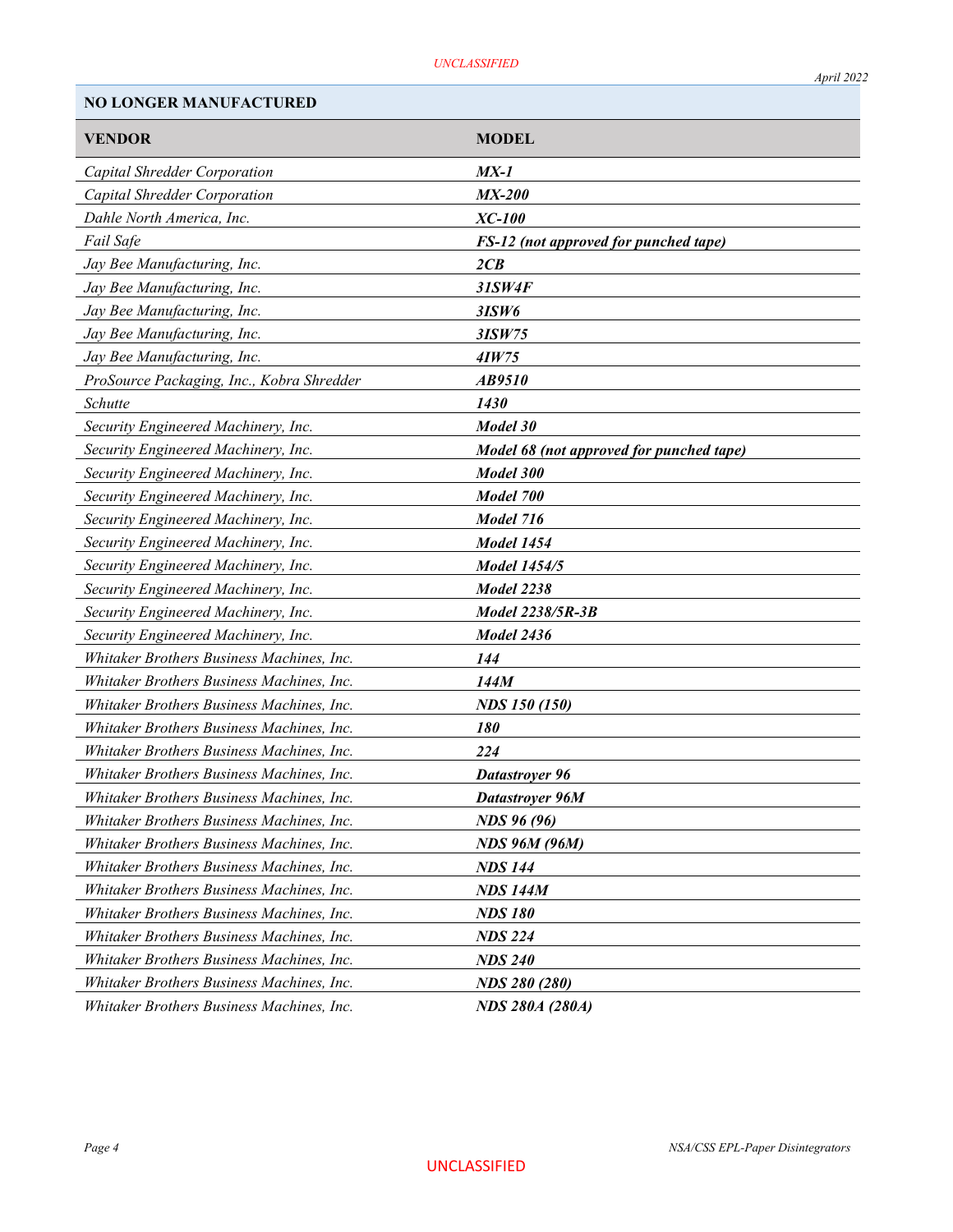### NO LONGER MANUFACTURED, CONTINUED

| <b>VENDOR</b>                             | <b>MODEL</b>                             |
|-------------------------------------------|------------------------------------------|
| Whitaker Brothers Business Machines, Inc. | <b>NDS 320</b>                           |
| Whitaker Brothers Business Machines, Inc. | NDS 360A (360A)                          |
| Whitaker Brothers Business Machines, Inc. | <b>NDS 360B</b>                          |
| Whitaker Brothers Business Machines, Inc. | <b>NDS 400 (400)</b>                     |
| Whitaker Brothers Business Machines, Inc. | <b>NDS 600 (600)</b>                     |
| Whitaker Brothers Business Machines, Inc. | <b>NDS 800</b>                           |
| Whitaker Brothers Business Machines, Inc. | <b>NDS 1000</b>                          |
|                                           | <b>Document Destructor System DDS-18</b> |
|                                           | <b>Document Destructor System DDS-24</b> |
|                                           | <b>Document Destructor System DDS-36</b> |

### VENDOR CONTACT INFORMATION

Applied Magnetics Laboratory, Inc. (AML) 401 Manor Street, York, PA 17401

Phone: 1-717-430-2774 Fax: 1-717-846-8660 Drew Wildonger, President Email: sales@appliedmagnetics.com GSA Contract: GS-02F-0016T URL: appliedmagnetics.com

Capital Shredder Corp. 5550 Wilkins Ct., Rockville, MD 20852 Phone: 1-301-770-3900 Fax: 1-301-770-4286 Gregory V. DiGioia, President Email: info@papershredders.com GSA Contract: GS-25F-0024M URL: papershredders.com

Phone: 1-800-995-1379 Fax: 1-603-924-1616 Scott A. Prokop, Vice President Email: sprokop@dahle.com GSA Contract: GS-02F-0112P URL: dahle.com

Email: dlefrancois@herboldusa.net URL: herboldUSA.com

**Jay Bee Manufacturing** Decrees and the extended problem in the P.O. Box 986, Tyler, TX 75710 Phone: 1-800-445-0610 or 1-903-597-9343 Fax: 1-903-593-8725 Brent Hamilton, Director of Operations Email: jaybeemfg@suddenlinkmail.com URL: jaybeehammermills.com

Kusters USA, Inc. **P.O. Box 5247, Johnstown, PA 15904** Phone: 1-814-691-0704 Sam Taylor, COO Email: Sam.Taylor@Kusters-USA.com URL: kustersengineering.com

Email: info@KobraShredders.com URL: KobraShredders.com

Dahle North America, Inc. 49 Vose Farm Rd., Peterborough, NH 03458

Herbold Meckesheim USA 333 George Washington Hwy., Smithfield, RI 02917 Phone: 1-402-232-3354 Fax: 1-401-232-5425 David Lefrancois

Marquis Business Systems, LLC. 700 Route 46 West, Suite 6, Clifton, NJ 07013 Phone: 1-973-340-3111 Fax: 1-973-340-3770 Matt Arki, President